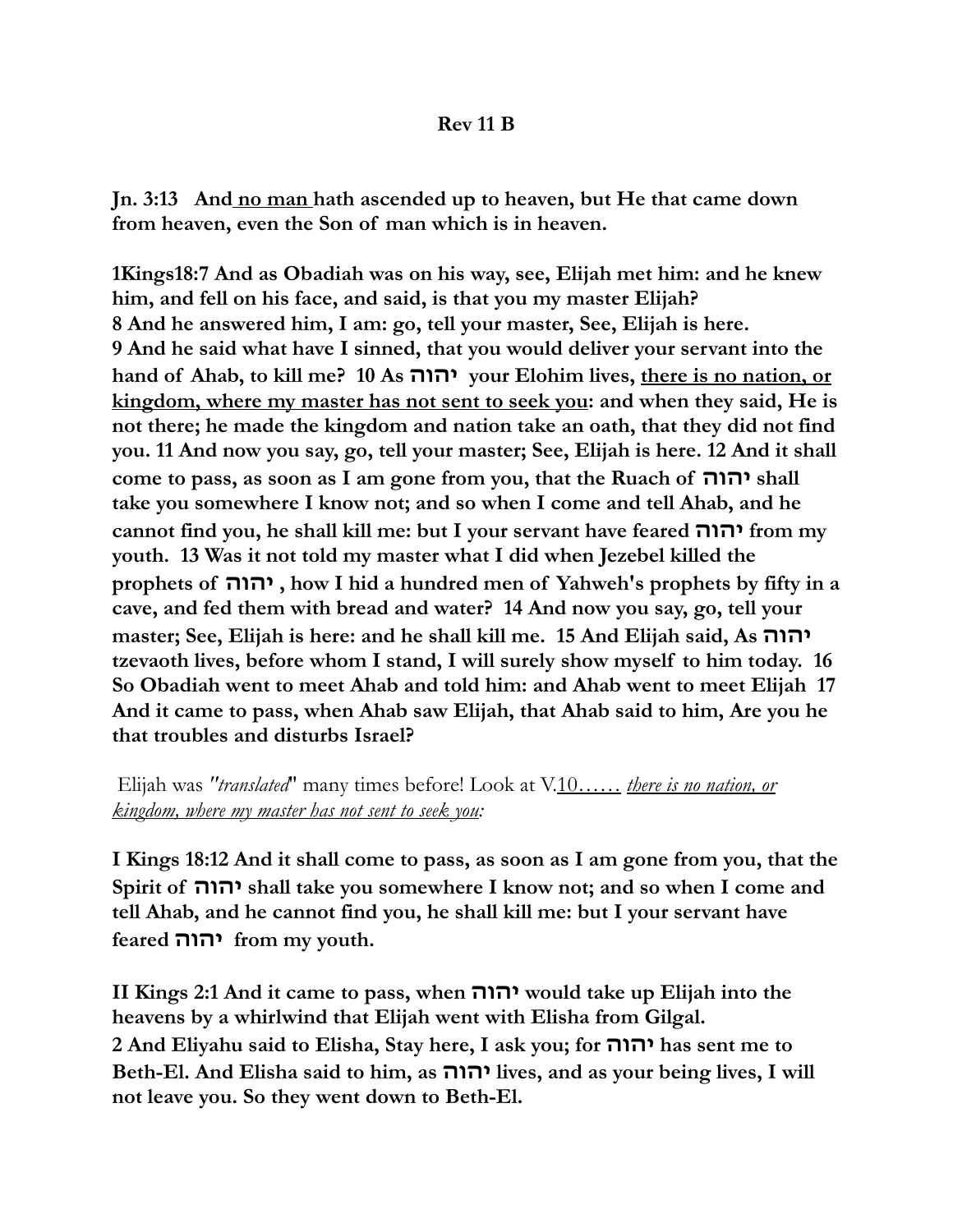**3 And the sons of the neviim that were at Beth-El came forth to Elisha, and said to him, Do you know that יהוה will take away your master from being over you today? And he said, yes know it; hold you your silence.**

Passing over principle from Elijah to Elisha. A transference of responsibility a passing over of the mantle.

**And again in II Kings 2:4-104And Eliyahu said to him, Elisha, stay here, I ask you; for יהוה has sent me to Yericho. And he said, as יהוה lives, and as your being lives, I will not leave you. So they came to Yericho.** 

**5 And the sons of the neviim that were at Yericho came to Elisha, and said to him, Do you know that יהוה will take away your master from being over you today? And he answered, Ken (Yes); I know it; be silent! Hold ye your peace. 6 And Eliyahu said to him, Stay here, I ask you, for יהוה has sent me to Yarden. And he said, as יהוה lives, and as your being lives, I will not leave you. And the two went on. 7 And fifty men of the sons of the neviim went, and stood far off to view: and the two of them stood by Yarden.** 

**II Kings 2:9-11** 

**9And it came to pass, when they had gone over, that Eliyahu said to Elisha, Ask me what I shall do for you, before I am taken away from you. And Elisha said, I ask you, let a double portion of your ruach be upon me. 10 And he said, you have asked a hard thing: nevertheless, if you see me when I am taken from you, it shall be so for you; but if not, it shall not be so.** 

Elijah knew his "retirement" was nigh.

**2 Kings 2:11 11 And it came to pass, as they still went on, and talked, that, see, there appeared a mirkavah of fire, and horses of fire, and separated them; and Eliyahu went up by a whirlwind into the shamayim. II Kings 2:11 And it came to pass, as they still went on, and talked, that, behold, there appeared a chariot of fire, and horses of fire, and parted them both asunder; and Eliyahu went up by a whirlwind into heaven. 12 And Elisha saw it, and he cried my abba, my abba, the Mirkavah of Yisrael, and their horsemen. And he saw him no more: and he took hold of his own clothes, and tore them in two pieces.**

This is not YHWH's throne room - the third heaven….we know there are at least three heavens (2 Cor 12:2) Elijah was taken to the first heaven.